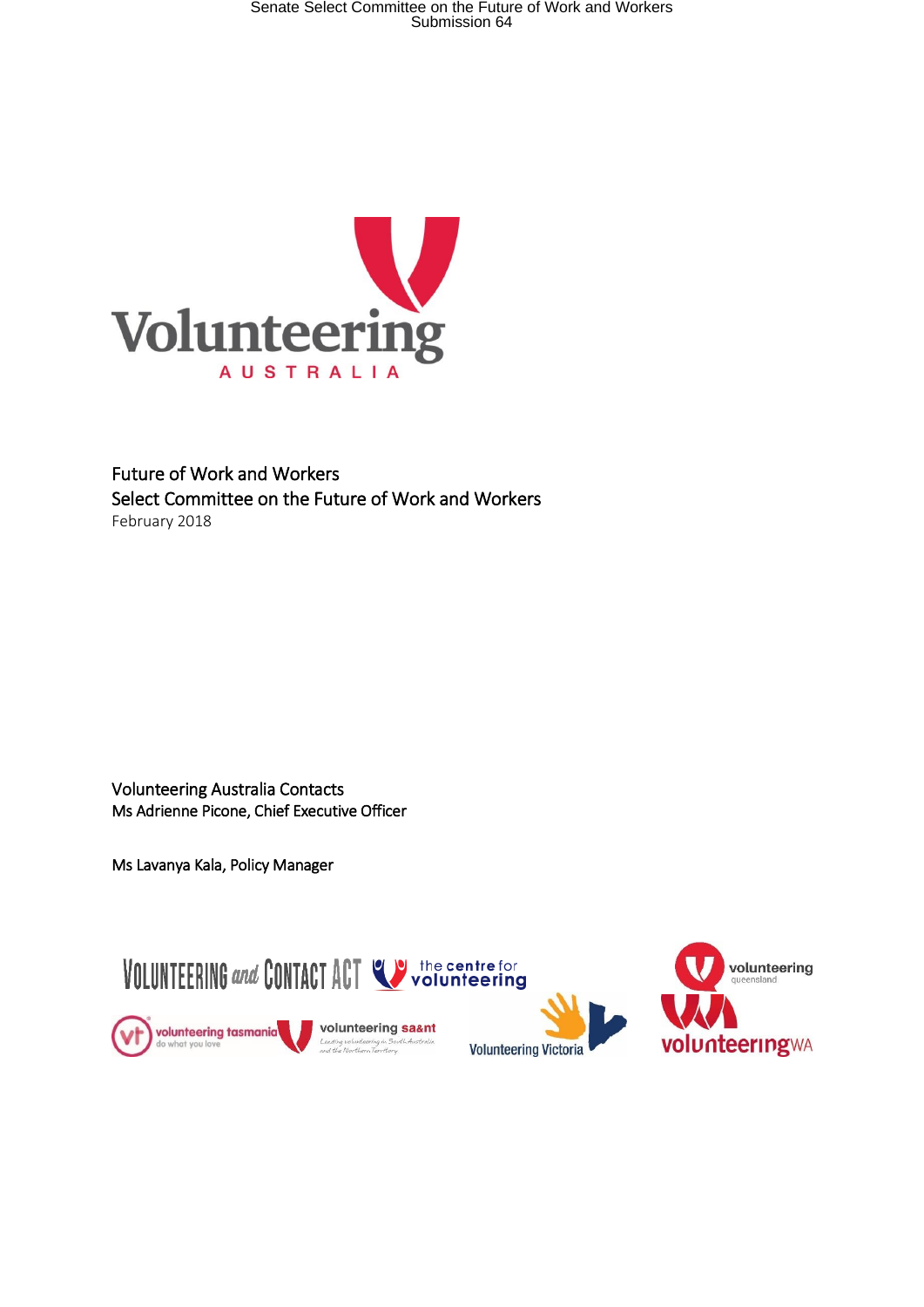

### About Volunteering Australia

Volunteering Australia is the national peak body for volunteering. We work to advance volunteering in the Australian community.

Volunteering Australia's vision is to promote strong, connected communities through volunteering. Our mission is to lead, strengthen, promote and celebrate volunteering in Australia.

We work collectively with the seven State and Territory volunteering peak bodies to deliver national, state/territory and local volunteering programs and initiatives in accordance with the Government's priorities.

### Introduction

Volunteering Australia welcomes the opportunity to provide a submission to the Select Committee on the Future of Work and Workers.

Volunteering continuesto play a significant role in Australian society, making an estimated annual economic and social contribution of \$290 billion.<sup>i</sup> Recent data indicates there are 5.8 million Australians or 31 per cent of the population who are engaged in formal volunteering activities and programs.<sup>ii</sup>

Volunteering Australia emphasises that it is essential that volunteering is considered in all discussions about the future of work and workers, particularly given the enormous impact the volunteering sector makes in the areas of infrastructure development, building social capital and community cohesion, and assisting with the delivery of long-term, innovative and agile service provision.

In this submission Volunteering Australia outlines that volunteering can provide a critical pathway to employment and can be helpful in addressing the changing nature of work in Australia. However, funding is instrumental to necessitate this.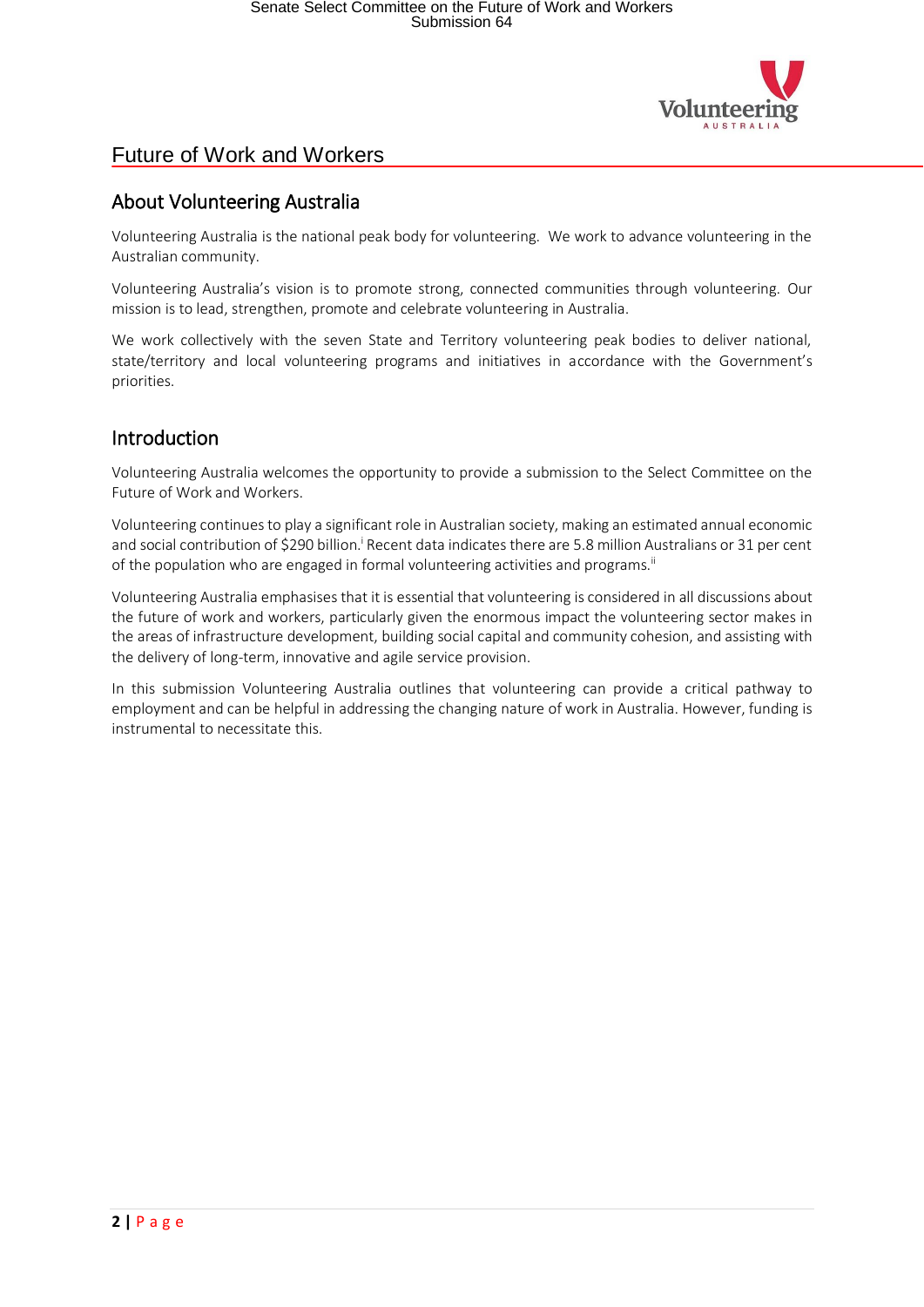

### Volunteering Australia Response

#### Volunteering as a Pathway to Employment

There have been many changes to the labour market, including the casualisation of the workforce, job insecurity, and the stagnating of wage growth. The burden to make ends meet for many people is increasing, with many people experiencing financial hardship in paying for essentials such as their mortgage, rent, food, bills and transportation. The number of unemployed and underemployed Australians has grown, with recent data from the Australian Bureau of Statistics indicating there is only 1 job available for every 10-people looking for paid work.<sup>iii</sup>

It is the view of Volunteering Australia that volunteering increases workforce participation and allows people to build employment related skills. Volunteering Australia's *2016 State of Volunteering in Australia* report outlined that gaining skills and experience was one of the top reasons that people chose to volunteer.<sup>iv</sup>

Research supports the potential of volunteering as a pathway toward paid employment. A 2013 report from the United States group, 'The Corporation for National and Community Service', found that unemployed individuals who volunteered over the next year have a 27 per cent higher odds of being employed at the end of that year than non-volunteers.<sup>v</sup> Additional research conducted for SEEK.com.au by Nature Research revealed 95 per cent of employers agree that volunteering can be a great way to gain experience and skills that can be used in paid work, with 95 per cent also agreeing that volunteering can be a credible way of getting real-work experience (especially for first-time job seekers). Vi

Similarly, a 2011 Victorian Government report on the *Indicators of Community Strength in Victoria: Framework and Evidence,* found that volunteering is a potential pathway to employment, by increasing workforce participation, and connecting people to career paths that are better paid and more stable.<sup>vii</sup>

In regional areas, volunteering can be a positive way to engage with the labour market. Volunteering Australia highlighted in our submission to the Productivity Commission on 'Transitioning Regional Economies' that while Western Australia's Avon Valley (Wheatbelt) experiences higher rates of population growth, the uneven spread has created the highest rates of youth unemployment in the state.<sup>viilix</sup> Volunteering can play a unique role in improving the rates of youth employment, by building key work skills for youth and providing a bridge toward gainful employment. $x$ 

#### Volunteering as a Preventative Health Measure

Volunteering is a valuable preventative health measure and can have a considerable impact on the future of work and workers. Research indicates that volunteers gain valuable skills, developing both personally and professionally from theirinvolvement in volunteering activities. In fact, organisations who engage volunteers in the disability support sector have found there is a marked difference in the outcomes achieved by volunteers compared with paid staff.<sup>xi</sup>

Evidence indicates that people who volunteer are happier and healthier individuals. Recent studies have indicated that 96 per cent of volunteers say that engaging in volunteering "makes people happier"<sup>xii</sup>, while 95 per cent of volunteers say that volunteering is related to feelings of wellbeing.<sup>xiii</sup>

In fact, only a few hours of volunteer work has an impact on an individual's happiness and mood, and sustained volunteering is associated with better mental health.<sup>xiv</sup> The experience of helping others provides meaning, a sense of self-worth, a social role and health enhancement.<sup>xv</sup> Volunteers have also identified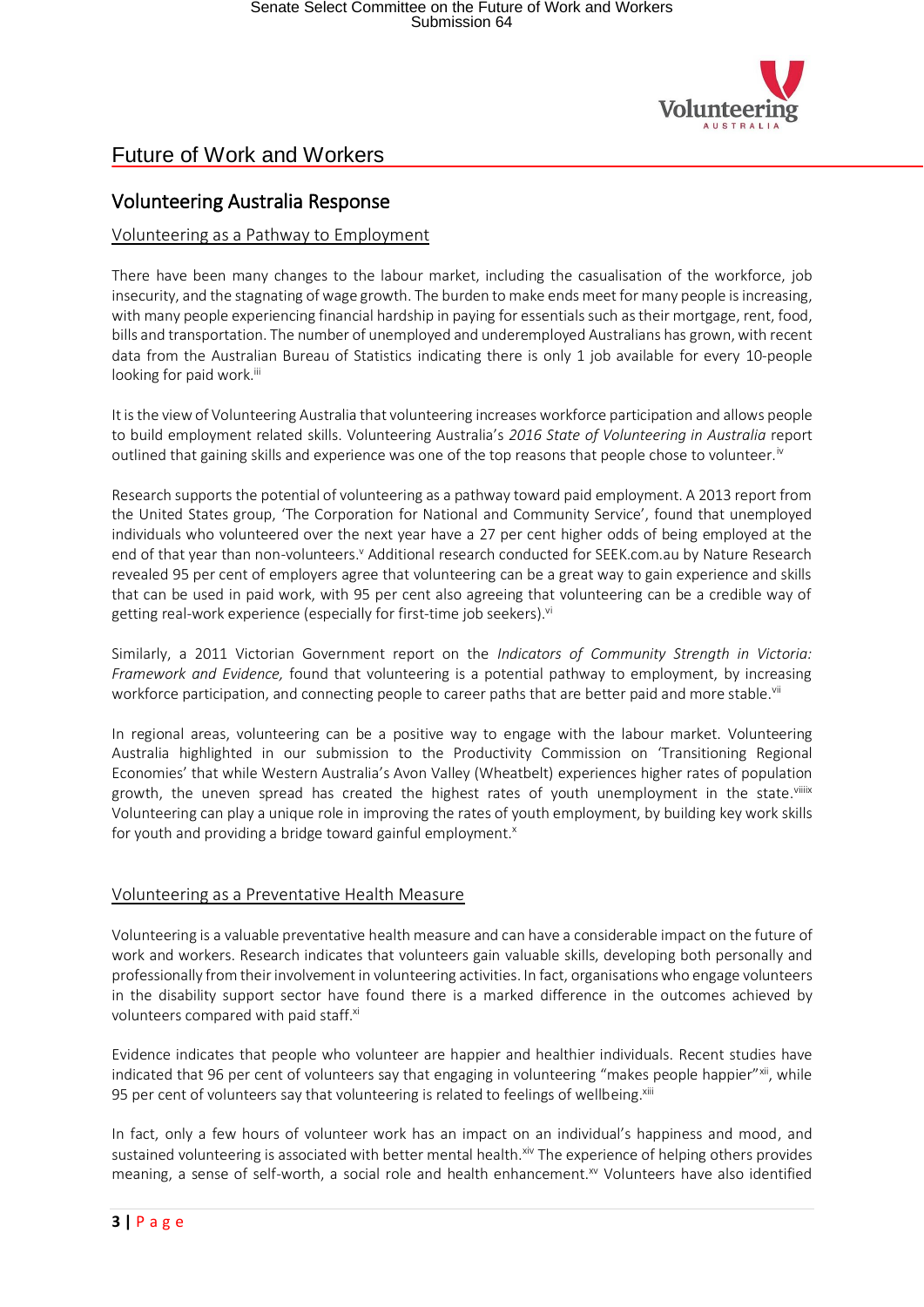

personal benefits from their involvement in volunteering activities including, "improved wellbeing and a community connection, and (they) believe they have made a notable contribution to common good." XVI

Volunteering Australia underscores that strategies are required to address systemic disadvantage, that can prevent specific cohorts from engaging with the labour market. People with disability, those from CALD backgrounds, older Australians, Aboriginal or Torres Strait Islanders, or people with a mental illness can face multiple barriers with engaging with the workforce. Volunteering can provide a great way into the labour market, as well asrich source of social capital, allowing forthe development of meaningful relationships and the reduction of social isolation.

#### Investment in Volunteering

Volunteering Australia emphasises the critical role the volunteer workforce plays in the delivery of key programs,supports and services, and the need forGovernmentsto adequately fund the volunteerworkforce in order to ensure these services can operate efficiently.

The operational cost of engaging volunteers is often overlooked. A 2011 Productivity Commission inquiry into Caring for Older Australians highlighted that informal care provided by volunteers should be factored into funding, though often was not. Recommendations from the report stated that "funding for services which engage volunteers in service delivery consider the costs associated with:

- Volunteer administration and regulation
- Appropriate training and support for volunteers."<sup>xvii</sup>

It is also important for organisations to invest in the training and management of their volunteers, with organisations often encountering significant costs. The National Aged Care Alliance report on the *Aged Care Quality Framework* stressed that there should be the inclusion "of adequate training and ongoing support of volunteers to ensure the provision of quality services and protection for consumers." xviii It is the view of Volunteering Australia that volunteers must be supported in their role, with adequate access to resources, services, and education, such as assistive technologies, to ensure the best possible service provision.

With the rates of formal volunteering on the decline, and a misalignment between the level of community interest in volunteering, especially in sectors with the highest unmet demand,<sup>xix</sup> it is even more imperative that there is adequate and ongoing Government investment and support in volunteering, to ensure ongoing and uninterrupted service provision.

Ongoing funding is also required to guarantee there is recognition of the numerous social, cultural and economic contributions of volunteering. It will also enable an accurate assessment of funding needs with respect to grants for volunteer programs, determining infrastructure needs and service provision.

Volunteering Australia also emphasises the importance of the investment in programs and services that facilitate volunteering as a pathway to paid employment. This includes adequate financing for Volunteering Support Services to place participants as part of their Mutual Obligation requirements.

Placed-based services, such as Volunteering Support Services, provide the critical infrastructure required for safe, effective and sustainable volunteering. They are responsible for the promotion, resourcing and support of volunteering in local communities, and assist thousands of organisations across the country to recruit, retain and manage their volunteers.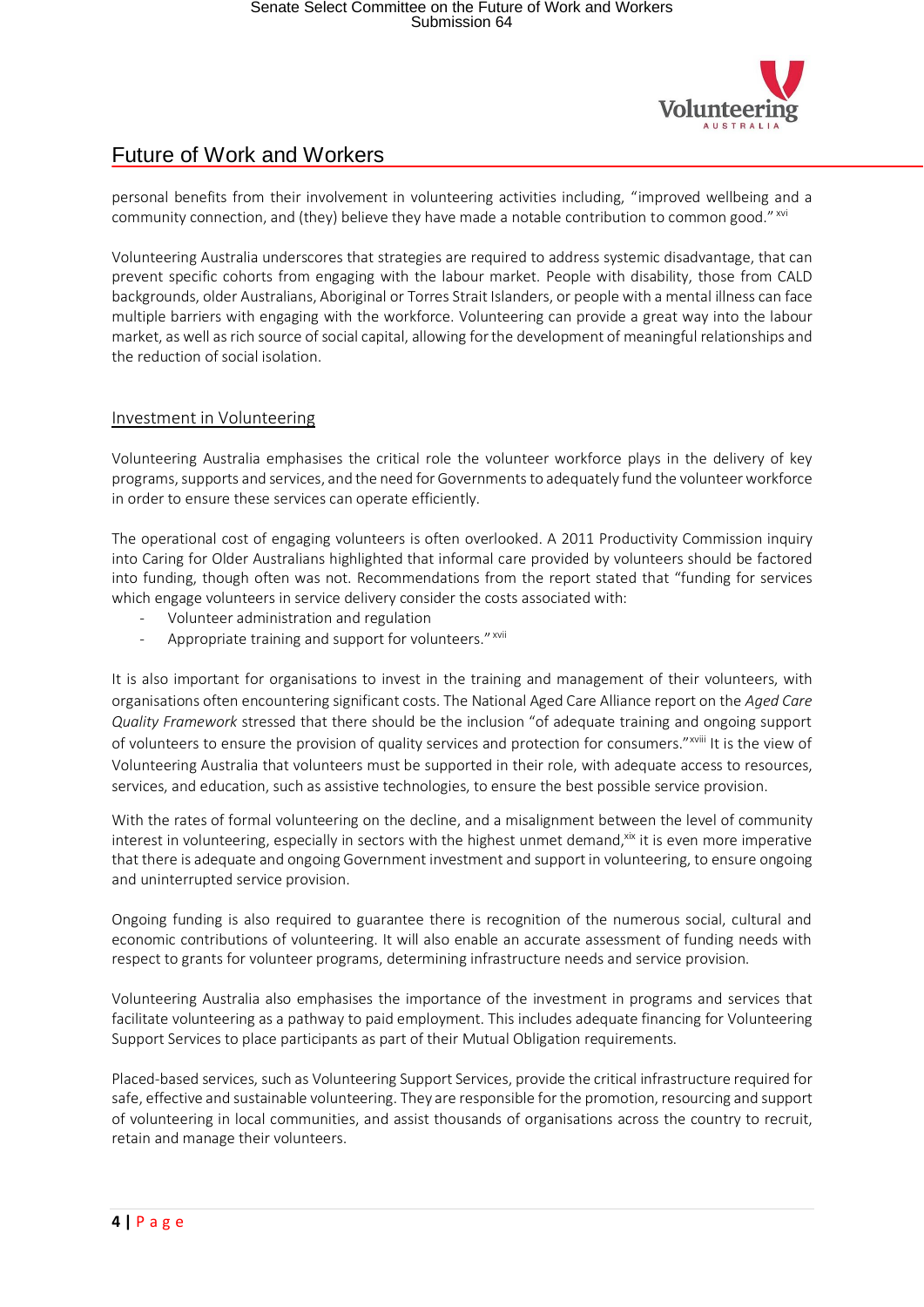

Volunteering Australia highlighted in our recent pre-budget submission that Volunteering Support Services frequently use their local knowledge to assist Mutual Obligation participants to find a volunteer role with a pre-approved Volunteer Involving Organisations. This interaction is done completely within the existing resources and funding of the Volunteering Support Service. Therefore, Volunteering Australia recommends that Volunteering Support Services should be adequately resourced and recognised for supporting Mutual Obligation participants, given the role they play in improving employment outcomes.

### Recommendations

- Recognition of the role of volunteering as a pathway to employment
- Investment in volunteering and volunteer management given the role it plays as a pathway to employment
- Strategies to address systemic disadvantage prohibiting people from engaging with the labour market
- Funding for Volunteering Support Services to place Mutual Obligation participants with Volunteer Involving Organisations

## Conclusion

Volunteering Australia thanks the Select Committee on the Future of Work and Workers for the opportunity to provide a response.

We look forward to working with the Government to ensure that the social, economic and cultural contributions of the volunteering sector is acknowledged and supported, through ongoing funding, recognising the value of volunteering as a pathway to employment.

Volunteering Australia would welcome further opportunity to consult or expand on any of our recommendations raised in this submission.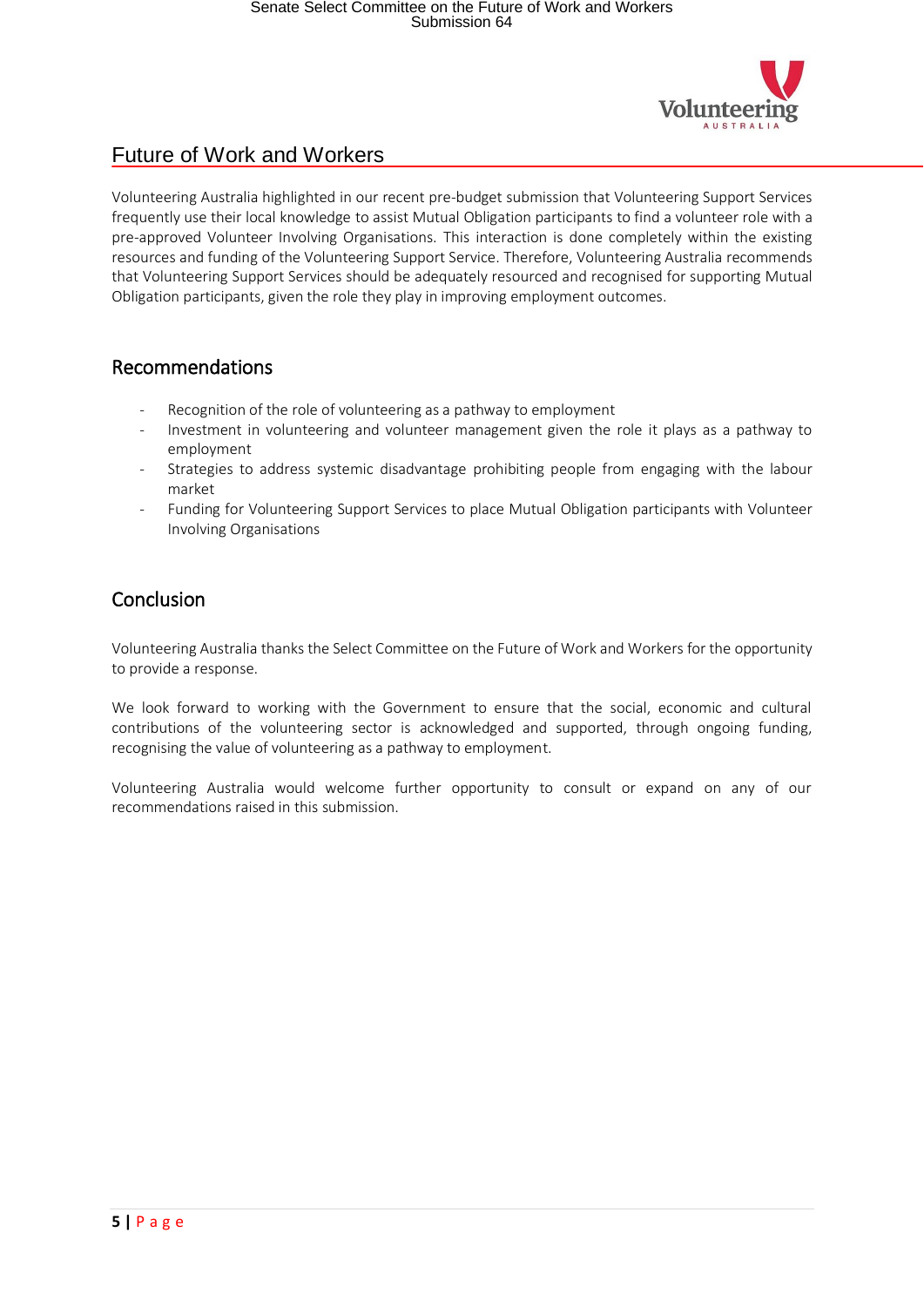

#### Authorisation

This submission has been authorised by the Chief Executive Officer of Volunteering Australia.

#### Ms Adrienne Picone

Chief Executive Officer

#### Endorsements

This submission has been endorsed by the seven State and Territory volunteering peak bodies.

#### Glossary

| VA         | Volunteering Australia is the national peak body for volunteering in Australia. It works<br>collectively with the peaks to deliver national, state and local volunteering programs and<br>initiatives. |
|------------|--------------------------------------------------------------------------------------------------------------------------------------------------------------------------------------------------------|
| <b>VIO</b> | Volunteer Involving Organisations are organisations that engage volunteers as part of<br>their workforce.                                                                                              |

VSS Volunteering Support Services (also known as Volunteer Resource Centres or Volunteer Support Organisations) provide place-based volunteer support services to volunteers and VIOs in their locality.

<sup>&</sup>lt;sup>i</sup> Flinders University (31 October 2014) 'Volunteering worth \$290 billion a year', **.** 

http://blogs.flinders.edu.au/flinders-news/2014/10/31/volunteering-worth-290-billion-a-year

ii Australian Bureau of Statistics (2015) 'General Social Survey: Summary Results, Australia, 2014', available online at http://www.abs.gov.au/ausstats/abs@.nsf/mf/4159.0.

iii Australian Bureau of Statistics (2017), Job Vacancies, Australia, February 2017,

http://www.abs.gov.au/AUSSTATS/abs@.nsf/Lookup/6354.0Main+Features1Feb%202017?OpenDocument, Labour Force, Australia, March 2017.

iv Volunteering Australia and PwC (2016) 'State of Volunteering in Australia',

https://www.volunteeringaustralia.org/wp-content/uploads/State-of-Volunteering-in-Australia-full-report.pdf. <sup>v</sup> Pro Bono Australia (24 June 2013) 'Volunteering boosts employment opportunities – study',

https://probonoaustralia.com.au/news/2013/06/volunteering-boosts-employment-opportunities-study/

vi Nature Research for Seek.com.au (April 2015) 'Seek Volunteer Hirer Research Key Findings'.